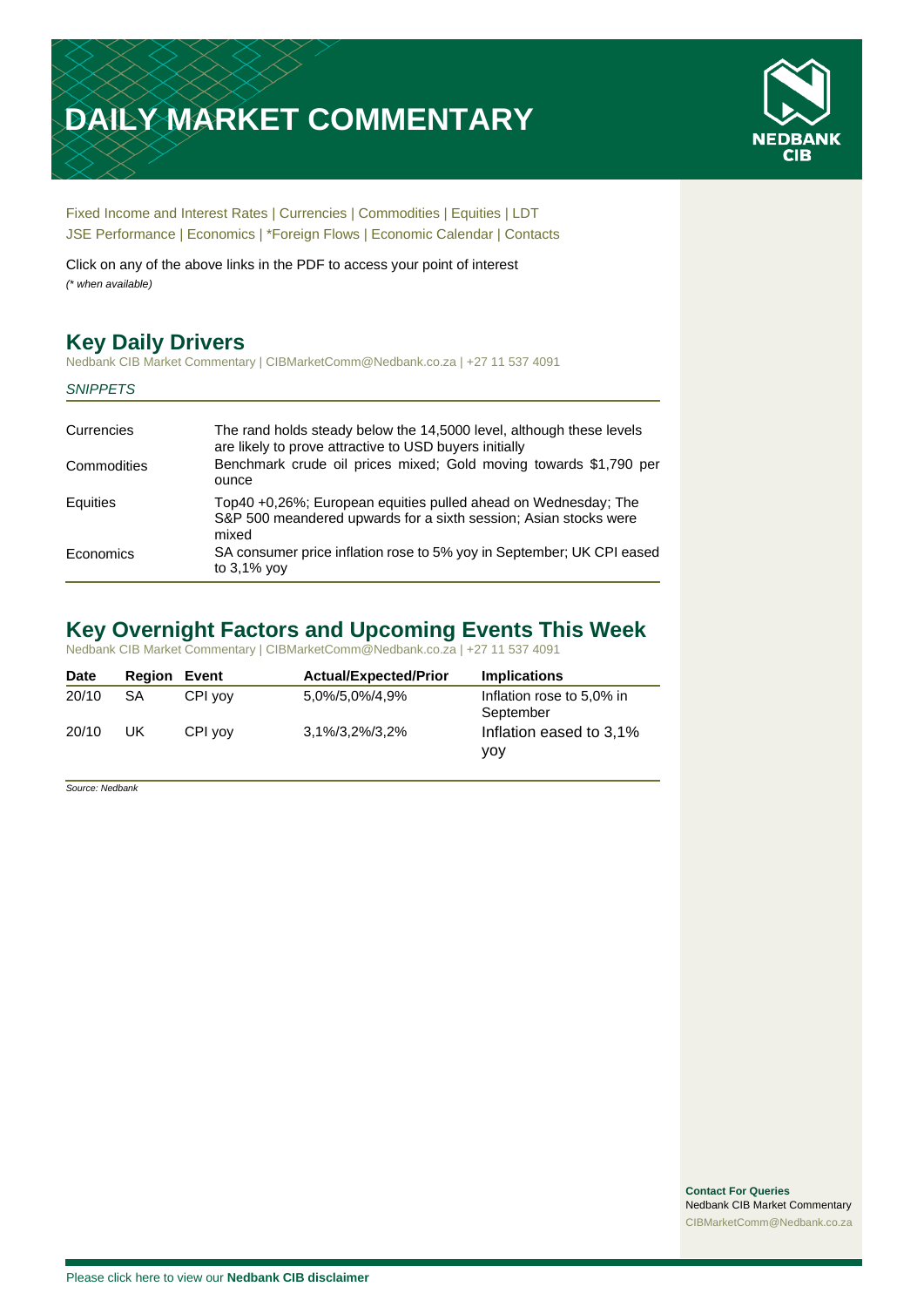# <span id="page-1-0"></span>**Fixed Income and Interest Rates**

Bond flow sales |+2711 535 4021 | Corporate Money Markets | +2711 535 4007 | Business Bank Money Markets | +2711 535 4006

| <b>Bonds</b>                  | <b>Last price</b> | Δ<br>1d | Δ<br><b>MTD</b> | Δ<br><b>YTD</b> | Δ<br>12Month | <b>MTD</b> trend |
|-------------------------------|-------------------|---------|-----------------|-----------------|--------------|------------------|
|                               | %                 | bps     | bps             | bps             | bps          |                  |
|                               |                   |         |                 |                 |              |                  |
| R2023-1,4 yrs                 | 5,37              | $-0,00$ | 22,80           | 84,70           | 105,00       | ۸                |
| R186-5,2 yrs                  | 7,86              | $-0,00$ | 26,30           | 119,30          | 84,20        | ۸                |
| R2030-8,3 yrs                 | 9,34              | 0,05    | 11,85           | 60,75           | 7,85         | ۸                |
| R2048-26,4 yrs                | 10,71             | $-0,00$ | $-5,40$         | $-8,80$         | $-85,80$     | ψ                |
| US 10 yr                      | 1,66              | 0,01    | 16,95           | 74,20           | 83,35        | φ                |
| <b>UK 10 yr</b>               | 1,15              | $-2,10$ | 12,60           | 95,10           | 96,10        | ۸                |
| German 10 yr                  | $-0,13$           | $-2,00$ | 7,30            | 44,30           | 48,00        | ۸                |
| Japan 10 yr                   | 0,09              | $-0,30$ | 1,90            | 7,00            | 5,60         | φ                |
|                               |                   | Δ       | Δ               | Δ               | Δ            | <b>MTD</b> trend |
| <b>Money Market</b>           | Last price        | 1d      | <b>MTD</b>      | <b>YTD</b>      | 12Month      |                  |
|                               |                   |         |                 |                 |              |                  |
|                               | $\frac{9}{20}$    | bps     | bps             | bps             | bps          |                  |
| SA repo rate                  | 3,50              | 0,00    | 0,00            | 0,00            | 0,00         | ۰                |
| SA prime rate                 | 7,00              | 0,00    | 0,00            | 0,00            | 0,00         | ٠                |
| SA CPI (MTD = previous month) | 5,00              |         | 10,00           | 190,00          | 200,00       | ۸                |
| SA 3m JIBAR                   | 3,68              | 0,00    | 0,80            | 4,10            | 35,00        | ۸                |
| SA 3m NCD                     | 3,68              | 0,00    | 0,00            | 5,00            | 32,50        | ٠                |
| SA 6m NCD                     | 4,31              | $-1,25$ | 11,25           | 43,75           | 96,25        | ۸                |
| SA 12m NCD                    | 5,21              | 0,00    | 28,75           | 113,75          | 176,25       | ۸                |
| US 3m LIBOR                   | 0,13              | $-0,20$ | $-0,06$         | $-10,89$        | $-7,91$      | ψ                |
| UK 3m LIBOR                   | 0,22              | 0,24    | 13,40           | 19,04           | 16,83        | ۸                |
| Japan 3m LIBOR                | $-0.08$           | 0,25    | $-0,40$         | $-0,07$         | 1,82         | ψ                |

|                                  |            | Δ       | Δ          | Δ          | Δ        | <b>MTD</b> trend |
|----------------------------------|------------|---------|------------|------------|----------|------------------|
| <b>FRAs and Swaps</b>            | Last price | 1d      | <b>MTD</b> | <b>YTD</b> | 12Month  |                  |
|                                  | %          | bps     | bps        | bps        | bps      |                  |
| 3X6 FRA                          | 4,10       | $-2,00$ | 19,50      | 79,00      | 95,00    | ۸                |
| 6X9 FRA                          | 4,73       | 0,00    | 4,00       | 3,00       | 4,00     | ♠                |
| 9X12 FRA                         | 5,13       | $-2,50$ | 38,00      | 180,50     | 199,00   | ۸                |
| 18X21 FRA                        | 6,33       | $-1,50$ | 48,00      | 254,50     | 269,00   | ۸                |
| SA 2yr Swap                      | 5,25       | 0,20    | 34,90      | 169,80     | 189,90   | ♠                |
| SA 3yr Swap                      | 5,78       | $-8,65$ | 36,25      | 186,75     | 198,75   | ۸                |
| SA 5yr Swap                      | 6,54       | $-5,50$ | 31,90      | 178,50     | 165,50   | ♠                |
| SA 10yr Swap                     | 7,70       | $-1,65$ | 14,50      | 110,50     | 71,00    | ۸                |
| SA 15yr Swap                     | 8,21       | $-4,50$ | 4,50       | 75,50      | 25,50    | ۸                |
|                                  |            | Δ       | Δ          | Δ          |          | <b>MTD</b> trend |
|                                  |            |         |            |            | Δ        |                  |
| <b>Spreads</b>                   | Last price | 1d      | <b>MTD</b> | <b>YTD</b> | 12Month  |                  |
|                                  | %          | bps     | bps        | bps        | bps      |                  |
| 2v10v                            | $-2,45$    | 1,85    | 20,40      | 59,30      | 118,90   | ۸                |
| 3v10v                            | $-1,92$    | $-7,00$ | 21,75      | 76,25      | 127,75   | ♠                |
| R2030-R2023                      | 3,98       | 0,05    | $-10,95$   | $-23,95$   | $-97,15$ | ψ                |
| R2048-R2030                      | 1,37       | $-0,05$ | $-17,25$   | $-69,55$   | $-93,65$ | ψ                |
| 5y-R2030                         | $-2,81$    | $-5,55$ | 20,05      | 117,75     | 157,65   | ۸                |
| 10y-R2030                        | $-1,64$    | $-1,70$ | 2,65       | 49,75      | 63,15    | ♠                |
| 15y-R2030                        | $-1,14$    | $-4,55$ | $-7,35$    | 14,75      | 17,65    | ψ                |
| SA 5yr CDS spread - basis points | 208.00     |         | $-4,00$    | 0,00       | $-59,00$ | V                |

#### **US 10 Year Yield SA 10 Year Yield**



*Source: Bloomberg, Nedbank Source: Bloomberg, Nedbank*

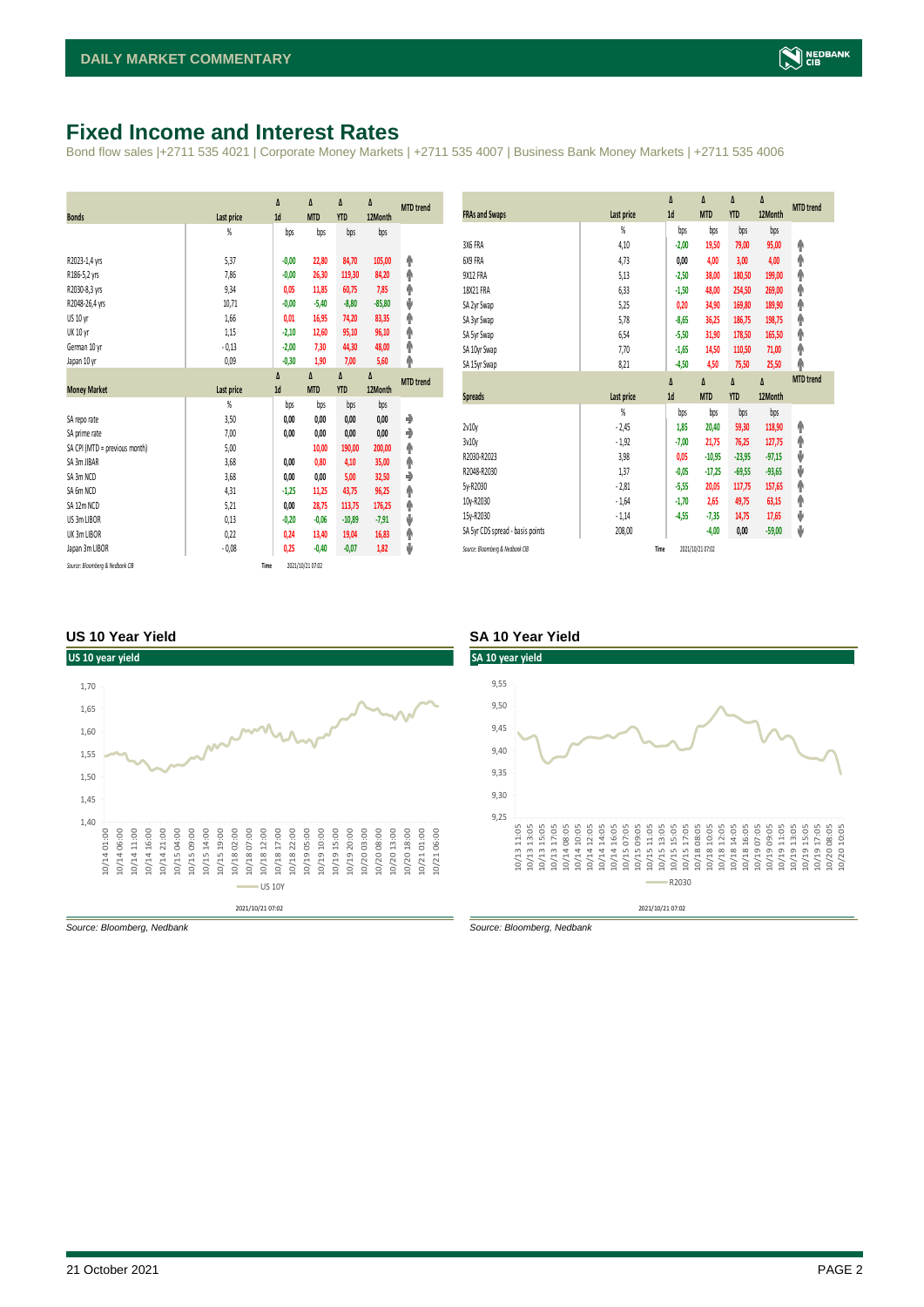

# <span id="page-2-0"></span>**Currencies**

Business Banking FX | +27 11 535 4003 | Corporate FX | +2711 535 4002 | Institutional FX | +011 535 4002

- Yesterday, the local session got underway with the rand trading around the 14,5000 level. In another mixed session, the rand initially encountered the USD buying interest, which saw it trade to a high of 14,5700 before recovering into the time of the local close, ending the session around the 14,4200 level. In the overnight sessions, the rand extended its gains to a best level of 14,3600 in New York last night. This morning, it relinquished some of those gains to currently trade at 14,4400. The EURZAR is currently trading at 16,8265 and the GBPZAR at 19,9535.
- The international markets have seen the major currency pairs remain within limited trading ranges. This morning, the EURUSD is currently trading at 1,1652, unchanged from the same time yesterday. The GBPUSD is currently trading at 1,3806. Gold traded marginally firmer over the course of the previous session. This morning, it is currently at 1 784,65, which is USD10 firmer than the same time yesterday.
- Data releases scheduled for today: locally, there are no releases; from Europe, we have government debt and consumer confidence for the eurozone; from the UK, we have public finances and net borrowing; and from the US, we have jobless claims, continuing claims, the Philadelphia FED business outlook, and the leading index and existing home sales data.
- The rand posted steady gains again last night, reaching very close to the short-term technical objective of around 14,3000, as apparent long USD positions exited below the 14,5000 level.

|                                 |            | $X\Delta$ | $X\Delta$        | $% \Delta$ | $% \Delta$   | <b>MTD</b> trend | <b>USD trend</b>    |
|---------------------------------|------------|-----------|------------------|------------|--------------|------------------|---------------------|
| <b>Majors</b>                   | Last price | $-1d$     | <b>MTD</b>       | <b>YTD</b> | 12Month      |                  |                     |
| <b>GBPUSD</b>                   | 1,38       | $-0,06$   | 2,54             | 1,07       | 5,07         | ٠                | <b>USD</b> weakness |
| <b>EURUSD</b>                   | 1,17       | 0.01      | 0.62             | $-4,62$    | $-1,76$      | ٠                | <b>USD</b> weakness |
| <b>USDJPY</b>                   | 114,08     | $-0.20$   | 2,45             | $-9,49$    | 8,32         | ۸                | USD strength        |
| <b>USDAUD</b>                   | 1,33       | 0,12      | $-3,72$          | 2,48       | $-5,17$      | ш                | <b>USD</b> weakness |
|                                 |            | $X\Delta$ | $X\Delta$        | $% \Delta$ | $%$ $\Delta$ | <b>MTD</b> trend | <b>ZAR trend</b>    |
| <b>Rand crosses</b>             | Last price | $-1d$     | <b>MTD</b>       | <b>YTD</b> | 12Month      |                  |                     |
| <b>USDZAR</b>                   | 14,44      | 0,28      | $-4,34$          | $-1,75$    | $-13,05$     | ÷                | ZAR strength        |
| GBPZAR                          | 19,95      | 0.22      | $-1,78$          | $-0,69$    | $-7,57$      | v                | ZAR strength        |
| <b>EURZAR</b>                   | 16,83      | 0.26      | $-3,76$          | $-6,69$    | $-15,10$     | v                | ZAR strength        |
| AUDZAR                          | 10,84      | 0.15      | $-0,46$          | $-4,28$    | $-7,20$      | v                | ZAR strength        |
| ZARJPY                          | 7,90       | $-0,47$   | 6,56             | 11,01      | 18,90        | ۸                | ZAR strength        |
|                                 |            | $X\Delta$ | $X\Delta$        | $% \Delta$ | $%$ $\Delta$ | <b>MTD</b> trend | <b>ZAR</b> trend    |
| <b>African FX</b>               | Last price | $-1d$     | <b>MTD</b>       | <b>YTD</b> | 12Month      |                  |                     |
| ZARMWK (Malawian kwacha)        | 56,58      | 0.20      | 4.48             | 7,20       | 18,25        | ۸                | ZAR strength        |
| ZARBWP (Botswana pula)          | 0,77       | $-0,27$   | 2,52             | 4,49       | 9,53         | ٠                | ZAR strength        |
| ZARKES (Kenvan shilling)        | 7.69       | 0.58      | 4.49             | 3,30       | 13,82        | ٠                | ZAR strength        |
| ZARMUR (Mauritian rupee)        | 2,95       | $-0,60$   | 4.26             | 8,40       | 16,44        | ٠                | ZAR strength        |
| ZARNGN (Nigerian naira)         | 28,60      | 0.48      | 4.33             | 5,33       | 18,79        | ۸                | ZAR strength        |
| ZARGHS (Ghanian cedi)           | 0,42       | $-0,29$   | 4,52             | 4,97       | 15,14        | ٠                | ZAR strength        |
| ZARZMW (Zambian kwacha)         | 1,19       | 0.07      | 5,96             | $-21.48$   | $-4,60$      | ÷                | ZAR strength        |
| ZARMZN (Mozambican metical)     | 4,44       | 0.37      | 4.84             | $-14,91$   | $-0,67$      | ٨                | ZAR strength        |
|                                 |            | $X\Delta$ | $X\Delta$        | $% \Delta$ | $%$ $\Delta$ | <b>MTD</b> trend |                     |
| <b>Emerging Market FX</b>       | Last price | $-1d$     | <b>MTD</b>       | <b>YTD</b> | 12Month      |                  | <b>USD trend</b>    |
| <b>USDBRL (Brazilian Real)</b>  | 5,60       | 0,24      | 2,77             | 7,14       | $-0,14$      | ٠                | USD strength        |
| USDTRY (Turkish Lira)           | 9,25       | 0.29      | 3.81             | 19,53      | 15,50        | ٠                | USD strength        |
| <b>USDMXN (Mexican Peso)</b>    | 20,23      | 0.12      | $-2.05$          | 1,54       | $-4,36$      | v                | USD weakness        |
| <b>USDINR</b> (Indian Rupee)    | 74,82      | $-0,07$   | 0,78             | 2,35       | 1,64         | ٠                | USD strength        |
| <b>USDRUB (Russian Ruble)</b>   | 70,84      | $-0.06$   | $-2.70$          | $-5,04$    | $-9,20$      |                  | <b>USD</b> weakness |
| Source: Bloomberg & Nedbank CIB | Time       |           | 2021/10/21 07:02 |            |              |                  |                     |

• Possible trading range for the rand today: 14,2000 to 14,7000

*\*Please note that the sign on the % change reflects the change on the headline number. The narrative indicates the trend direction over the month. For trade in any of these currencies, contact our FX dealing desks*



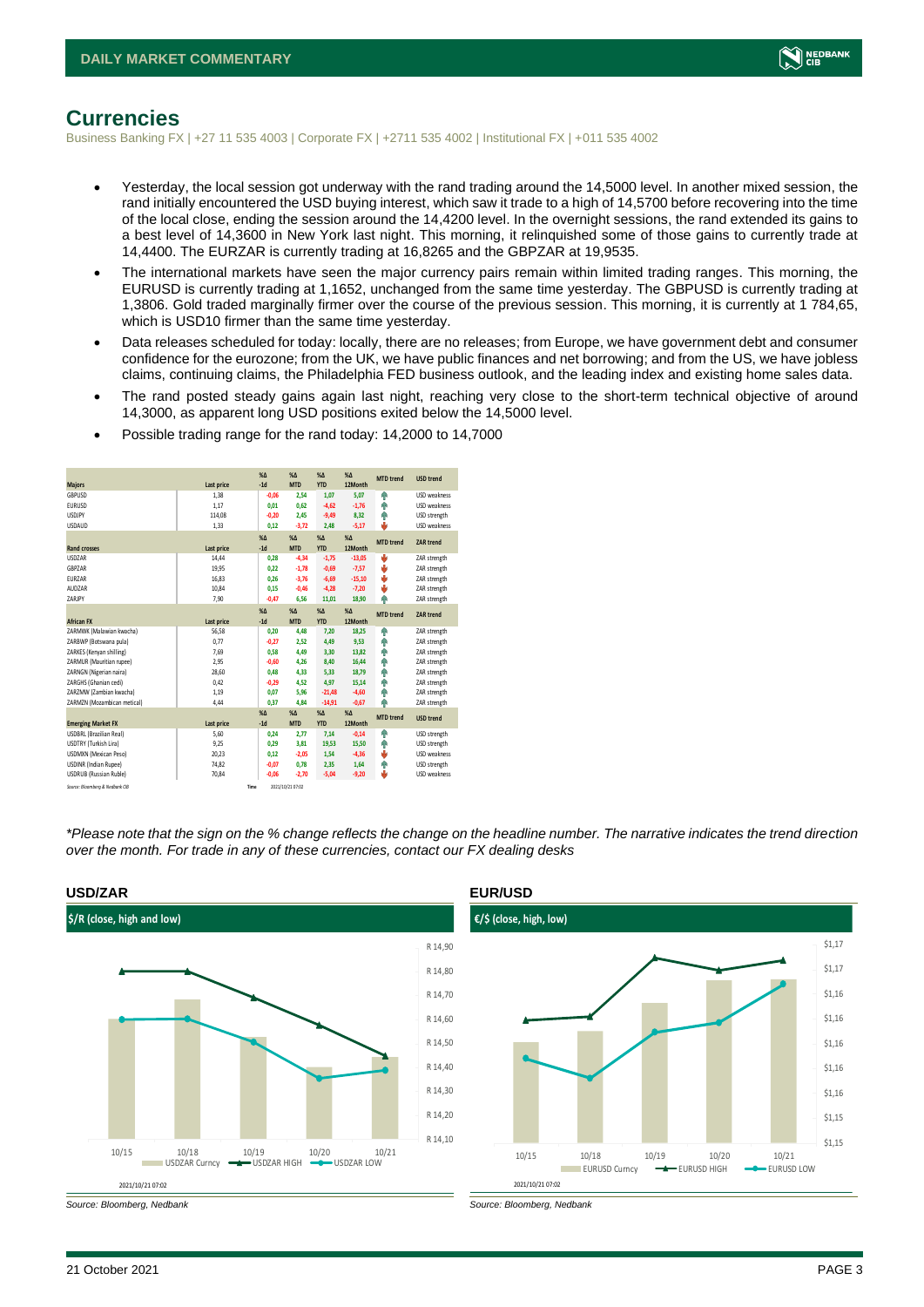# <span id="page-3-0"></span>**Commodities**

Nedbank CIB Market Commentary | CIBMarketComm@Nedbank.co.za | +27 11 537 4091| +27 11 535 4038

- Benchmark crude oil prices are currently trading mixed, but the bid bias remains firmly intact, following a surprise drawdown in US stockpiles. Brent crude oil remains above USD85,50 per barrel. In ZAR terms, it still remains above R1 230 per barrel, despite the strong recovery in the local currency.
- Gold is better bid, moving towards USD1 790 per ounce, while PGMs have also gained with palladium moving back towards USD2 100 per ounce.

|                                 |            | $%$ $\Delta$ | $\%$ $\Delta$    | $% \Delta$ | $% \Delta$ | <b>MTD</b> trend |
|---------------------------------|------------|--------------|------------------|------------|------------|------------------|
| <b>Commodities</b>              | Last price | $-1d$        | <b>MTD</b>       | <b>YTD</b> | 12Month    |                  |
| Brent near future (\$)          | 85,67      | $-0,17$      | 9,11             | 65,39      | 105,30     | Ω                |
| WTI crude (\$)                  | 83,42      | 0,00         | 11,18            | 71,93      | 108,39     | φ                |
| Gold spot (\$)                  | 1784,73    | 0,15         | 1,58             | $-5,99$    | $-7,25$    | 4                |
| Platinum spot (\$)              | 1058.66    | 0,50         | 9,43             | $-1,26$    | 18,84      | 4                |
| SA white maize spot (R)         | 3 159.00   | $-0,54$      | $-5,16$          | $-4,76$    | $-16,16$   | ψ                |
| Source: Bloomberg & Nedbank CIB |            | Time         | 2021/10/21 07:02 |            |            |                  |



2021/10/21 07:02

*Source: Bloomberg, Nedbank*

#### 2021/10/21 07:02 **Platinum vs. Gold**  \$1 019,00 \$1 024,00 \$1,029,00 \$1 034,00 \$1 039,00 \$1 044,00 \$1 049,00 \$1 054,00 \$1 059,00 \$1 064,00 10/13 18:00 10/13 23:00 10/14 04:00 10/14 09:00 10/14 14:00 10/14 19:00 10/15 00:00 10/15 05:00 10/15 10:00 10/15 15:00 10/15 20:00 10/18 01:00 10/18 06:00 10/18 11:00 10/18 16:00 10/18 21:00 10/19 02:00 10/19 07:00 10/19 12:00 10/19 17:00 10/19 22:00 10/20 03:00 10/20 08:00 10/20 13:00 10/20 18:00 10/20 23:00 10/21 04:00 \$1 761,00 \$1 766,00 \$1 771,00 \$1 776,00 \$1 781,00 \$1 786,00 \$1 791,00 \$1 796,00 GOLD **-** PLATINUM

*Source: Bloomberg, Nedbank Source: Bloomberg, Nedbank*

#### **Platinum vs. Gold Brent Crude vs. West Texas Intermediate**



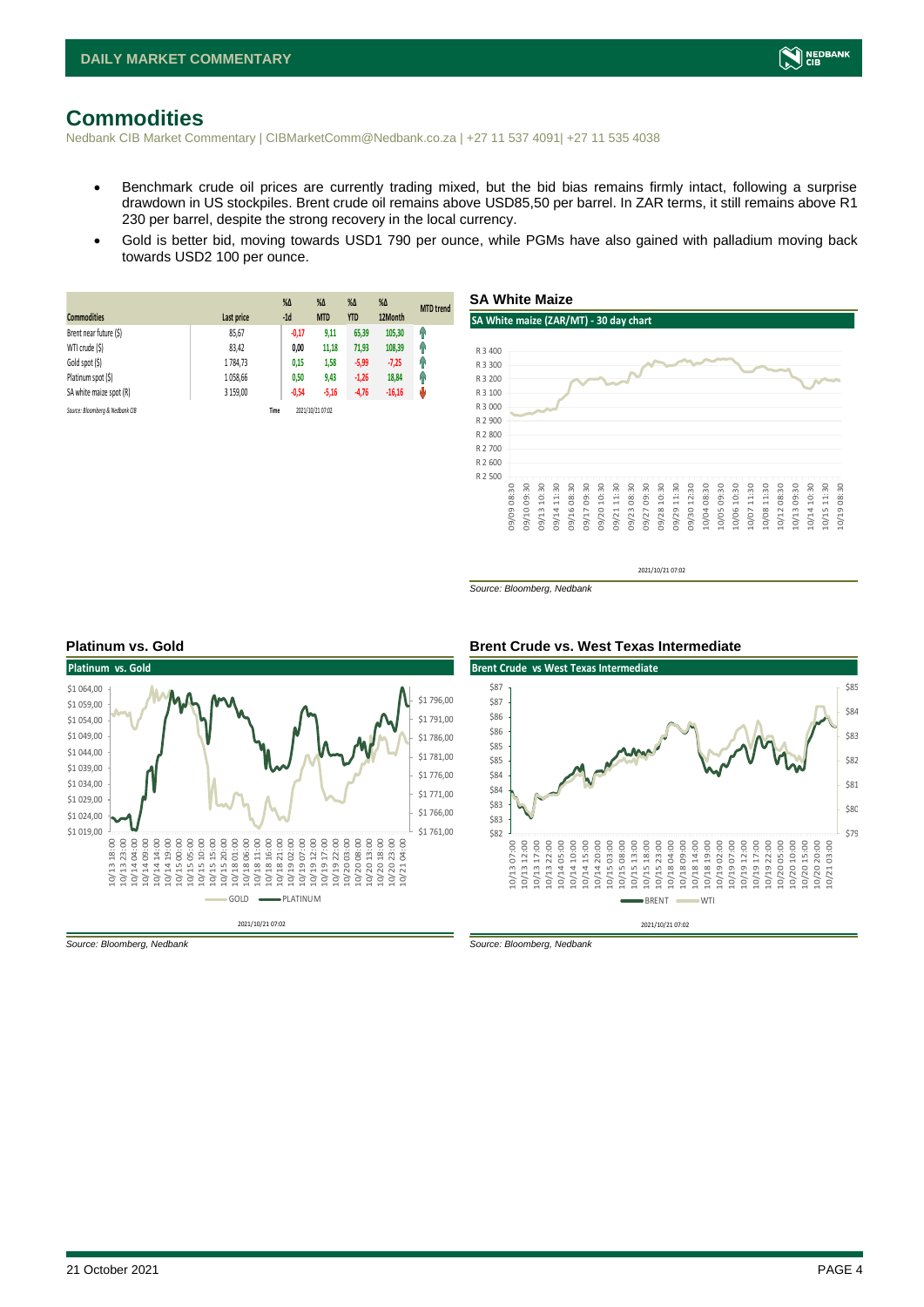<span id="page-4-0"></span>Cash equities | +2711 535 4030/31

### **South Africa**

• Top40 +0,26%; another quiet day in SA and EM in general as we watched the global community take US markets to new highs. Our market was rather dull across the board, with small pockets of liquidity in some of the dual names. Banks +0,2%; held up well post SBK's quarterly update, despite the wall of selling we have seen across the sector from both locals and foreigners. REITs -1,5%; hit quite hard, despite the stronger ZAR, GRT and HYP going ex div today. PIK +1,9% after a solid first half of earnings, with its clothing arm performing well.

#### **UK/Europe**

• European equities pulled ahead on Wednesday as early earnings reports gave investors confidence in the strength of the economic recovery, outweighing concerns over supply-chain disruptions and inflation. The Stoxx 600 Index was up 0,3% at the close, rising to the highest level since 7 September, with utilities and energy outperforming, while tech and travel and leisure lagged. Nestle SA shares jumped the most in six months after the world's largest food company raised its full-year sales forecast, predicting the fastest growth in a decade, as it benefits from the economic reopening. Deliveroo Plc shares advanced the most in two months after it raised its projection for growth this year, betting that diners will continue to order meals to their homes amid a full reopening of economies. Burberry Group Plc climbed after choosing Jonathan Akeroyd from Italian fashion house Gianni Versace SpA as its new chief executive officer.

#### **USA**

• The S&P 500 meandered upwards for a sixth session, finishing the day within a point of its record closing high as it stretched its winning streak to the longest since July. The benchmark gauge gained 0,4%, while the blue-chip Dow Jones Industrial Average set a fresh intraday high but finished the day short of its record close. Eight of the S&P 500's 11 major industry groups rose, with utilities and real estate leading the index higher and the information technology and communication services sectors retreating. The tech-heavy Nasdaq 100 index slipped by 0,1%. Netflix Inc. fell after analysts said its subscriber outlook underwhelmed investors.

#### **Asia**

• Asian stocks were mixed after rallying for two days, as higher bond yields and concerns over China's economic growth weighed on sentiment. The MSCI Asia Pacific Index swung between gains and losses of 0,2%, with financials providing support. Shares of Chinese developers climbed, shrugging off China Evergrande Group's scrapped deal, after regulators said risks in the real estate market are controllable and the sector's reasonable funding needs are being met.

|                                 |            | $\%$ $\Delta$ | $\%$ $\Delta$    | $\%$ $\Delta$ | $\%$ $\Delta$ | 2020        | <b>MTD</b> trend |
|---------------------------------|------------|---------------|------------------|---------------|---------------|-------------|------------------|
| <b>Developed Markets</b>        | Last price | $-1d$         | <b>MTD</b>       | <b>YTD</b>    | 12Month       | Performance |                  |
| Dow Jones                       | 35 609,34  | 0,43          | 5,22             | 16,35         | 26,23         | 22,34       | ٨                |
| Nasdao                          | 15 121,68  | $-0.05$       | 4.66             | 17,33         | 31,67         | 35,23       | Λ                |
| S&P 500                         | 4536,19    | 0.37          | 5.31             | 20,77         | 32,04         | 28,88       | Α                |
| DJ Eurostoxx 50                 | 4 1 7 2.17 | 0.13          | 3.07             | 17,44         | 31,17         | 25,12       | ٨                |
| DAX                             | 15 522,92  | 0,05          | 1.72             | 13,15         | 23,61         | 25,22       | A                |
| CAC                             | 6705.61    | 0.54          | 2.85             | 20,79         | 38.15         | 26.46       | A                |
| FTSE                            | 7223.10    | 0.08          | 1.93             | 11,80         | 25.04         | 12,00       | ٨                |
| ASX200                          | 7418,90    | 0.07          | 1.18             | 12,63         | 19,82         | 13,38       | Α                |
| Nikkei 225                      | 28 786,53  | $-1,60$       | $-2,26$          | 4,89          | 21.77         | 20,93       | V                |
| MSCI World                      | 3147,70    | 0,37          | 4,69             | 17,01         | 30,19         | 25,19       | ٨                |
|                                 |            | $\%$ $\Delta$ | $\%$ $\Delta$    | $\%$ $\Delta$ | $\%$ $\Delta$ | 2020        |                  |
| <b>Emerging Markets</b>         | Last price | $-1d$         | <b>MTD</b>       | <b>YTD</b>    | 12Month       | Performance | <b>MTD</b> trend |
| Hang Seng                       | 26 060,26  | $-0.29$       | 6,04             | $-4,30$       | 5,28          | 9,07        | ٨                |
| Shanghai                        | 3 603,62   | 0.46          | 0.99             | 3,76          | 8,38          | 23,72       | Α                |
| Brazil Bovespa                  | 110 786.40 | 0.10          | $-0.17$          | $-6,92$       | 10,18         | 27,07       | V                |
| India - NSE                     | 61 102.44  | $-0.26$       | 3.34             | 27,96         | 50,10         | 14,38       | Ą                |
| Russia Micex                    | 4287.52    | 0.26          | 4.48             | 30,36         | 53.88         | 28,21       | Α                |
| <b>MSCI Emerging</b>            | 1301,13    | 0.51          | 3.83             | 0.76          | 14.34         | 15,38       | ٨                |
|                                 |            | $\%$ $\Delta$ | $\%$ $\Delta$    | $\%$ $\Delta$ | $\%$ $\Delta$ | 2020        | <b>MTD</b> trend |
| <b>SA Indices</b>               | Last price | $-1d$         | <b>MTD</b>       | <b>YTD</b>    | 12Month       | Performance |                  |
| <b>ISE All Share</b>            | 66 894,79  | 0,18          | 4,06             | 12,60         | 20,87         | 8,24        | ٨                |
| Top 40                          | 60 347,45  | 0,26          | 4,29             | 10,97         | 18,55         | 8.75        | A                |
| Resi 10                         | 63 203.34  | $-0.13$       | 8.81             | 9,77          | 16.08         | 20.01       | A                |
| Indi 25                         | 85 485.73  | 0.59          | 4.29             | 9,74          | 14,63         | 8,82        | Λ                |
| Fini 15                         | 14 008,17  | $-0,10$       | $-4,21$          | 16,15         | 38,17         | $-4,30$     | V                |
| Source: Bloomberg & Nedbonk CIB | Time       |               | 2021/10/21 07:02 |               |               |             |                  |





NEDBANK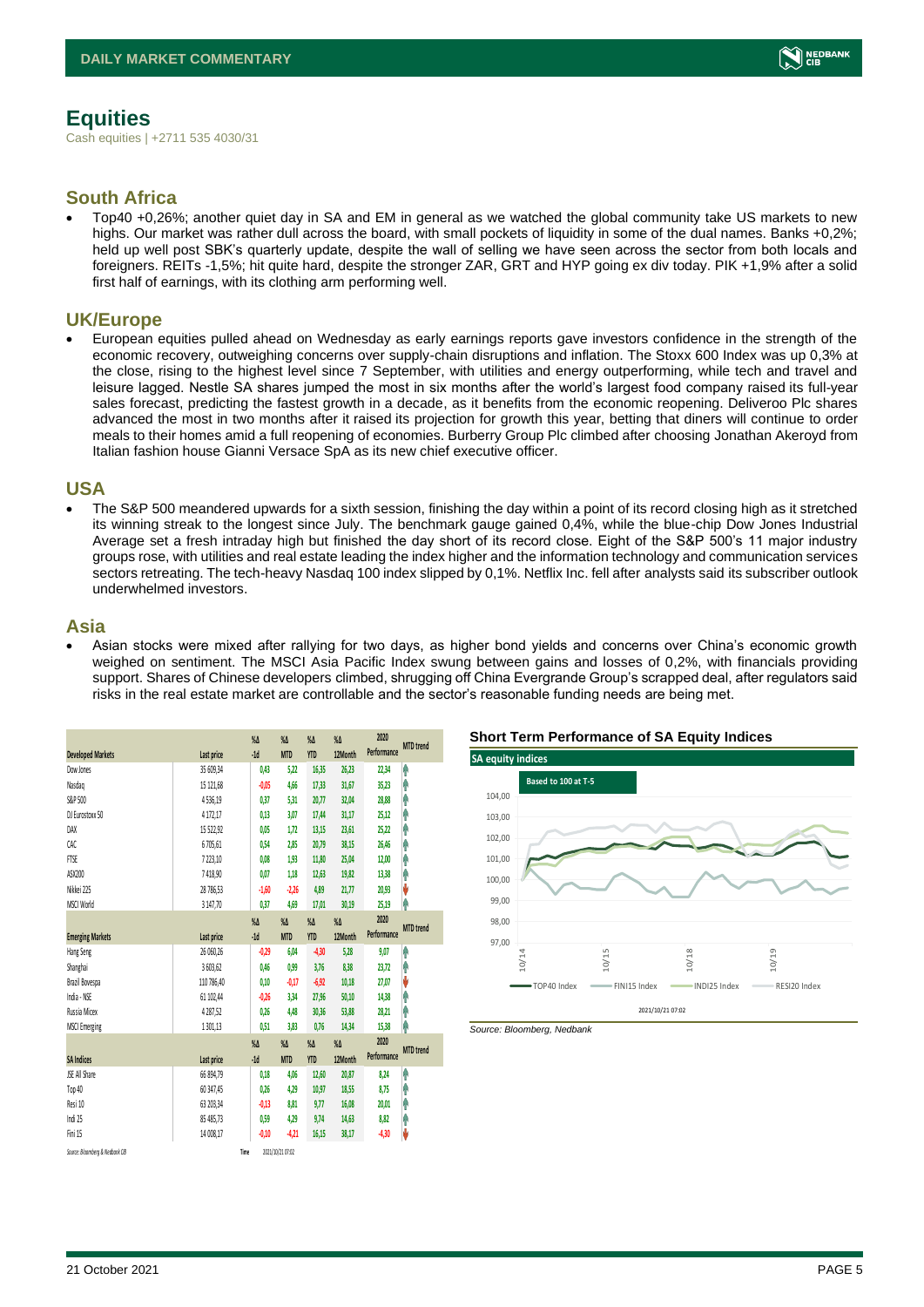# <span id="page-5-0"></span>**Last Day To Trade**

Susan Correia | Scorreia@Nedbankcapital.co.za | +27 11 295 8227

| <b>SHARE CODE</b>      | <b>SHARE NAME</b>                 | <b>DIVIDEND / INTEREST RATE</b>                        |
|------------------------|-----------------------------------|--------------------------------------------------------|
| <b>26 October 2021</b> |                                   |                                                        |
| <b>BAWP</b>            | Barloworld Ltd 6% Pref            | dividend @ 6cps                                        |
| <b>CAT</b>             | Caxton CTP Publish & Printers Ltd | dividend $@$ 50cps                                     |
| <b>CATP</b>            | Caxton CTP Publish 6% Pref        | dividend $@$ 410cps                                    |
| <b>ETO</b>             | Etion Ltd                         | dividend @ 33cps                                       |
| <b>HMN</b>             | Hammerson Plc                     | dividend @ 4.024240cps or 6.080933241 new per 100 held |
| <b>KST</b>             | <b>PSG Konsult Ltd</b>            | dividend @ 10cps                                       |
|                        |                                   |                                                        |
| <b>NRL</b>             | Newpark REIT Ltd                  | dividend $@$ 21.663240cps                              |
| <b>RCL</b>             | <b>RCL Foods Ltd</b>              | dividend @ 30cps                                       |

*Source: JSE*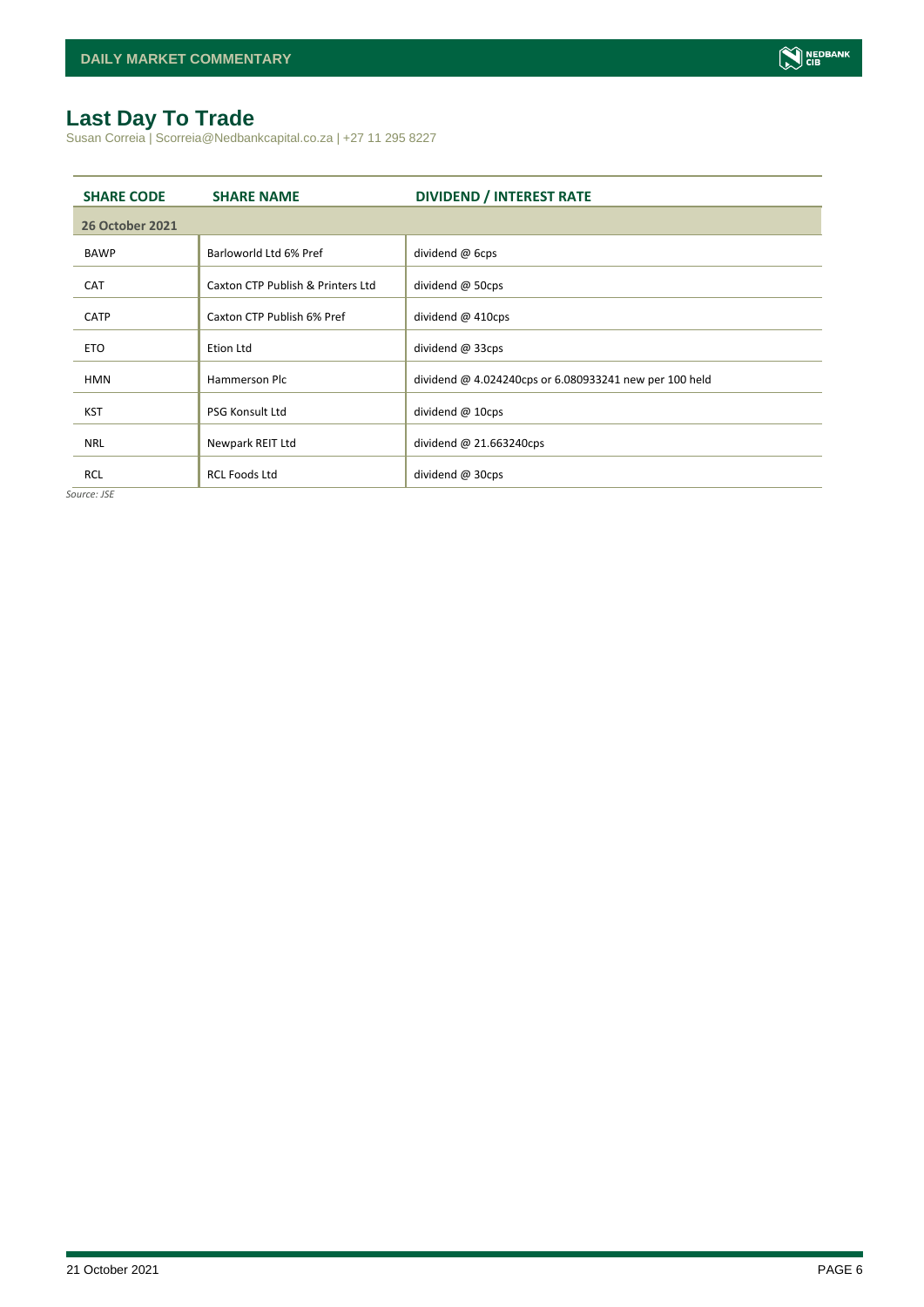# <span id="page-6-0"></span>**JSE Performance**

Nedbank CIB Market Commentary | CIBMarketComm@Nedbank.co.za | +27 11 537 4091

|                                    |            | $\%$ $\Delta$ | %Δ         | %Δ         | %Δ       | 2020        | <b>MTD</b> trend |
|------------------------------------|------------|---------------|------------|------------|----------|-------------|------------------|
| <b>Top40 constituents</b>          | Last price | $-1d$         | <b>MTD</b> | <b>YTD</b> | 12Month  | Performance |                  |
| ABG: Absa Group Ltd                | 143,62     | 0,29          | $-5,93$    | 19,82      | 51,32    | $-19,72$    | V                |
| AGL: Anglo American Plc            | 567,37     | 0,14          | 6,47       | 19,63      | 37,41    | 21,60       | φ                |
| AMS: Anglo American Platinum Ltd   | 1596,50    | $-0,22$       | 22,39      | 17,72      | 22,76    | 10,39       | φ                |
| ANG: Anglogold Ashanti Ltd         | 276,93     | 2,35          | 16,49      | $-19,15$   | $-36,99$ | 8,22        | φ                |
| APN : Aspen Pharmacare Holdings Lt | 245,23     | 0,13          | $-9,49$    | 95,61      | 136,34   | 5,16        | V                |
| BHP: Bhp Group Plc                 | 399,81     | $-0,73$       | 4,89       | 2,76       | 15,45    | 17,98       | φ                |
| BID: Bid Corp Ltd                  | 330,73     | 0,84          | 2,52       | 25,74      | 35,22    | $-20,34$    | φ                |
| BTI: British American Tobacco Plc  | 519,04     | $-0,18$       | $-2,10$    | $-4,84$    | $-4,64$  | $-8,69$     | V                |
| BVT: Bidvest Group Ltd             | 187,08     | $-0,94$       | $-4,55$    | 19,14      | 40,16    | $-23,32$    | V                |
| CFR : Financiere Richemont-Dep Rec | 172,40     | 0,23          | 10,83      | 31,50      | 52,38    | 19,69       | φ                |
| CLS : Clicks Group Ltd             | 278,10     | $-0,68$       | 0,14       | 10,06      | 18,96    | $-1,53$     | φ                |
| CPI : Capitec Bank Holdings Ltd    | 1709,79    | 0,10          | $-6,01$    | 19,34      | 47,63    | $-0,94$     | ψ                |
| DSY: Discovery Ltd                 | 135,94     | $-0,33$       | $-0,69$    | $-11,46$   | 12,53    | 27,28       | V                |
| EXX : Exxaro Resources Ltd         | 169,96     | 0,61          | 5,55       | 26,54      | 33,38    | 5,92        | φ                |
| FSR: Firstrand Ltd                 | 58,50      | 0,10          | $-9,32$    | 14,62      | 44,73    | $-18,73$    | ψ                |
| GFI: Gold Fields Ltd               | 139,66     | 1,82          | 13,29      | 1,52       | $-32,25$ | 43,50       | φ                |
| GLN : Glencore Plc                 | 75,37      | $-0,67$       | 5,92       | 67,03      | 117,22   | 7,95        | φ                |
| GRT : Growthpoint Properties Ltd   | 13,35      | $-0,30$       | $-6,64$    | 6,21       | 16,49    | $-43,15$    | V                |
| IMP : Impala Platinum Holdings Ltd | 217,72     | $-1,73$       | 26,82      | 7,84       | 20,29    | 40,68       | φ                |
| INL: Investec Ltd                  | 67,44      | $-0,81$       | 3,04       | 84,06      | 99,64    | $-37,83$    | φ                |
| INP: Invested Plc                  | 66,65      | $-0,76$       | 3,08       | 77,03      | 98,19    | $-42,72$    | Λ                |
| MCG: Multichoice Group Ltd         | 123,82     | 0,11          | 8,45       | $-7,60$    | $-2,54$  | 0,00        | φ                |
| MNP: Mondi Plc                     | 357,70     | 0,43          | $-3,37$    | 4,25       | 5,22     | 5,16        | ψ                |
| MRP : Mr Price Group Ltd           | 199,92     | $-2,63$       | $-0,65$    | 17,15      | 51,80    | $-6,49$     | ψ                |
| MTN: Mtn Group Ltd                 | 138,61     | 1,38          | $-1,95$    | 130,29     | 149,52   | $-27,03$    | ψ                |
| NED : Nedbank Group Ltd            | 178,22     | 0,63          | 1,81       | 37,64      | 74,93    | $-39,58$    | φ                |
| NPH : Northam Platinum Holdings Lt | 229,06     | 0,91          | 27,74      | 9,32       | 15,86    | 69,50       | φ                |
| NPN : Naspers Ltd-N Shs            | 2674,99    | 1,52          | 7,32       | $-11,41$   | $-13,12$ | 31,80       | φ                |
| NRP : Nepi Rockcastle Plc          | 102,70     | 0,38          | $-1,76$    | 9,84       | 50,48    | $-21,25$    | V                |
| OMU: Old Mutual Ltd                | 15,79      | $-0,82$       | $-4,71$    | 32,80      | 57,90    | $-39,52$    | ψ                |
| PRX: Prosus Nv                     | 1322,88    | 2,56          | 10,15      | $-17,64$   | $-15,71$ | 52,39       | φ                |
| REM : Remgro Ltd                   | 135,02     | $-0,43$       | $-0,61$    | 40,35      | 44,87    | $-32,51$    | V                |
| RNI : Reinet Investments Sca       | 281,92     | 0,07          | $-0,42$    | 2,29       | 6,41     | $-0,68$     | V                |
| SBK: Standard Bank Group Ltd       | 139,17     | 1,13          | $-2,80$    | 9,51       | 21,88    | $-24,50$    | ψ                |
| SHP: Shoprite Holdings Ltd         | 186,41     | 1,34          | 4,29       | 33,15      | 34,71    | 11,18       | φ                |
| SLM : Sanlam Ltd                   | 62,00      | $-0,05$       | $-3,00$    | 5,53       | 24,57    | $-25,73$    | ψ                |
| SOL: Sasol Ltd                     | 268,10     | 0,04          | $-6,07$    | 100,18     | 168,15   | $-55,87$    | ψ                |
| SPP: Spar Group Limited/The        | 194,68     | 0,68          | $-0,89$    | 2,71       | 6,67     | $-4,04$     | ψ                |
| SSW : Sibanye Stillwater Ltd       | 55,07      | 0,04          | 18,38      | $-8,22$    | 0,62     | 67,18       | Ĥ                |
| VOD: Vodacom Group Ltd             | 137,60     | 0,19          | $-4,47$    | 10,62      | 12,48    | 7,88        | ψ                |
| WHL: Woolworths Holdings Ltd       | 55,89      | $-1,31$       | $-5,37$    | 41,35      | 57,57    | $-18,64$    | V                |
|                                    |            |               |            |            |          |             |                  |

 $Source: Bloomberg & Nedbank *CB*$ 

2021/10/21 07:02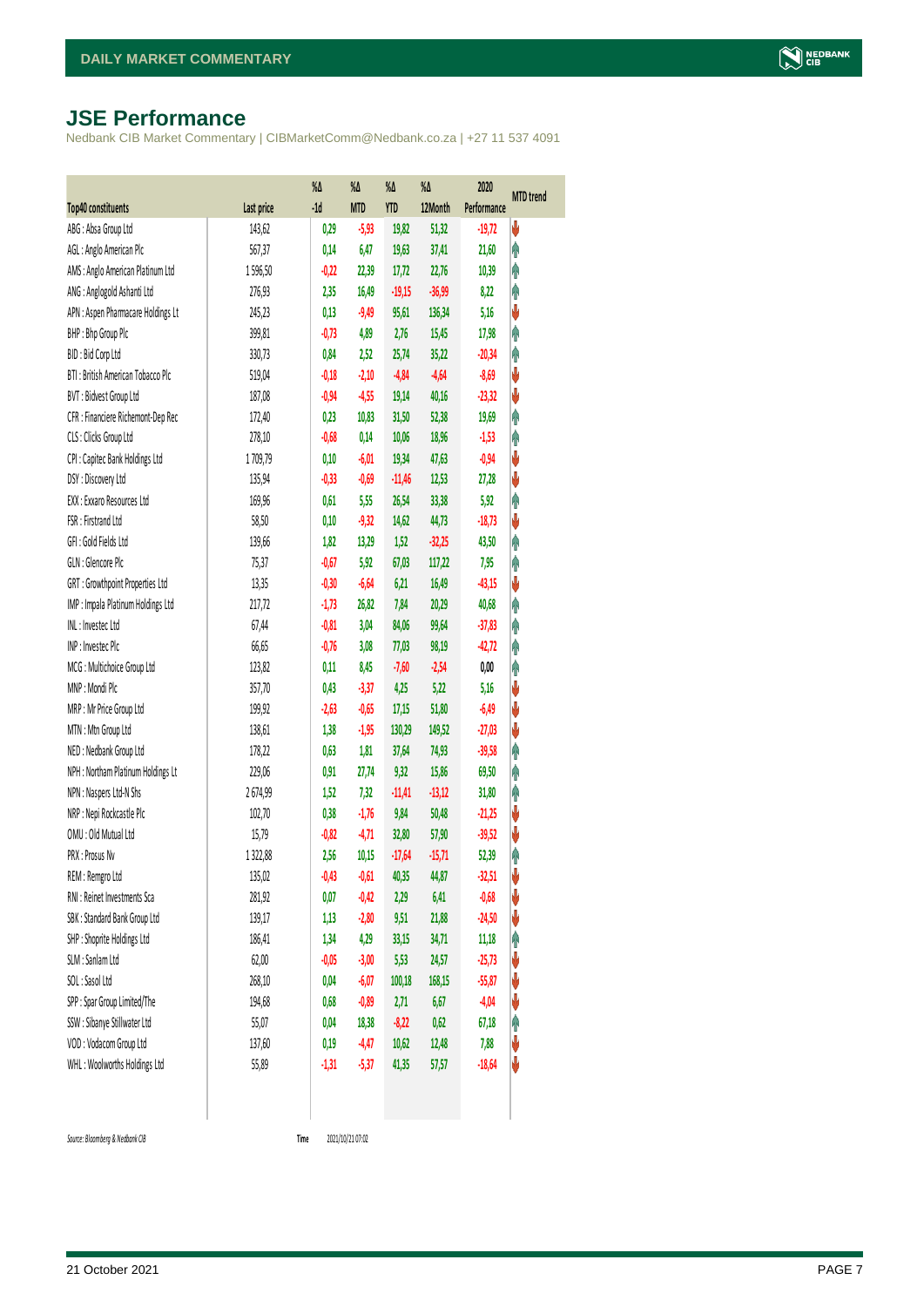

# <span id="page-7-0"></span>**Economics**

Nedbank CIB Market Commentary | CIBMarketComm@Nedbank.co.za | +27 11 537 4091

#### **UK**

• UK CPI eased to 3,1% yoy and 0,3% m/m in September from 3,2% yoy and 0,7%m/m previously. Core inflation eased to 2,9% yoy from 3,1% previously. The drop in inflation can be attributed to high base effects from the restaurants and hotel industry. Prices in the industry increased by 3,0% last year when the government discount policy introduced in August 2020 ended. Inflation is expected to rise in the coming months due to higher energy prices.

#### **SA**

• SA consumer price inflation rose to 5,0% yoy in September from 4,9% yoy previously, in line with consensus. Monthly, the CPI rose by 0,2% from 0,4% previously. Core inflation rose to 3,2% yoy from 3,1% previously. Key contributors to annual inflation were food and NAB (+6,6% yoy), housing (+4,0% yoy) and transport costs (+10,1% yoy).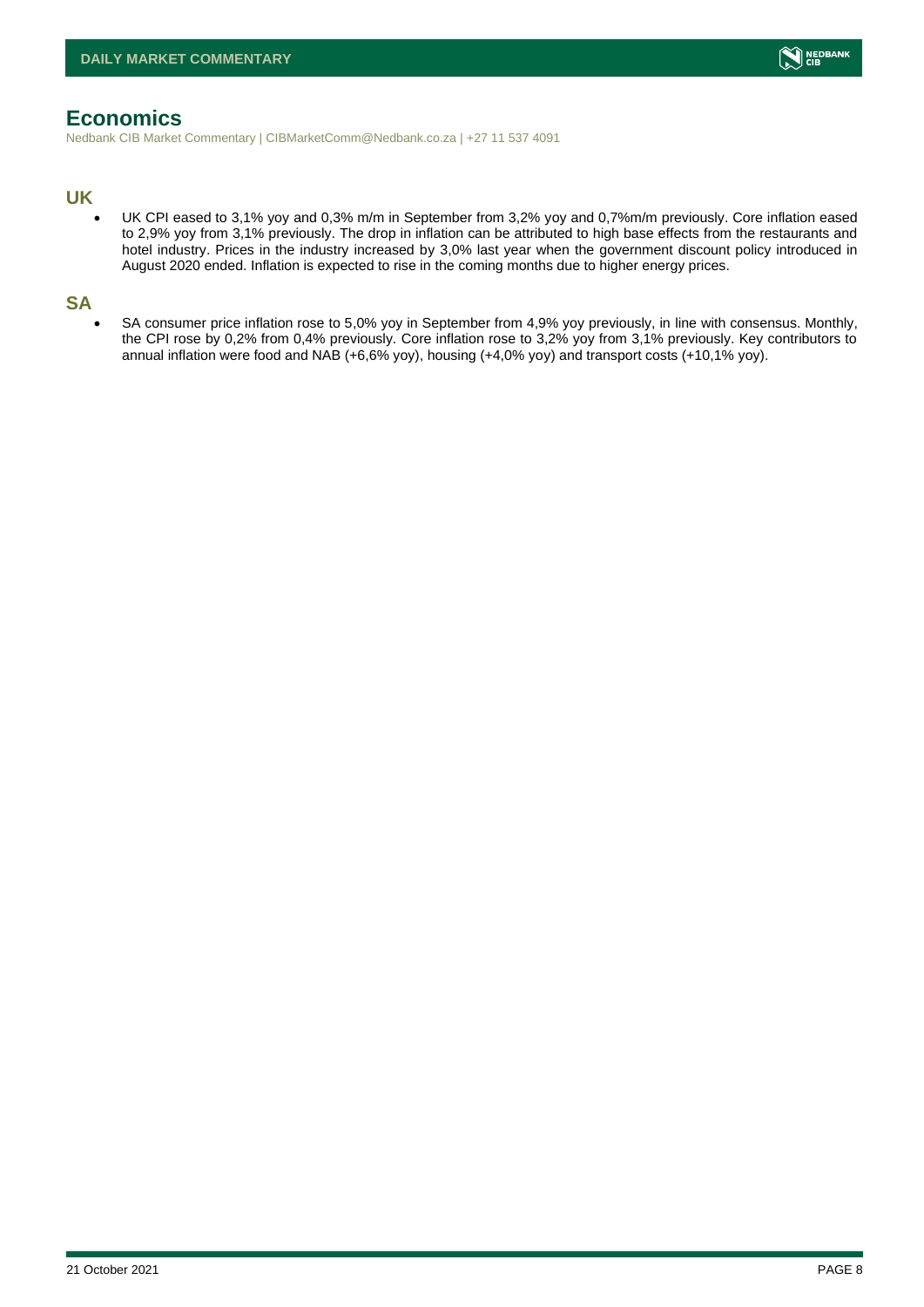# <span id="page-8-0"></span>**Economic Calendar**

Nedbank CIB Market Commentary | CIBMarketComm@Nedbank.co.za | +27 11 537 4091

|                          | Country | Event                                | Period           | Survey         | Actual                   | Prior       | Revised     |
|--------------------------|---------|--------------------------------------|------------------|----------------|--------------------------|-------------|-------------|
| 20-October               |         |                                      |                  |                |                          |             |             |
| 01:50 AM                 | JN      | Imports YoY                          | SEP              | 34,60%         | 38,60%                   | 44,70%      |             |
| 01:50 AM                 | JN      | Trade Balance Adjusted               | <b>SEP</b>       | JPY -586,4b    | JPY -624,8b              | JPY -271,8b | JPY -336,7b |
| 01:50 AM                 | JN      | Exports YoY                          | <b>SEP</b>       | 10,45%         | 13,00%                   | 26,20%      |             |
| 08:00 AM                 | GE      | PPI YoY                              | SEP              | 12,80%         | 14,20%                   | 12,00%      |             |
| 08:00 AM                 | UK      | <b>CPI YoY</b>                       | <b>SEP</b>       | 3,20%          | 3,10%                    | 3,20%       |             |
| 10:00 AM                 | SA      | <b>CPI YoY</b>                       | <b>SEP</b>       | 5,00%          | 5,00%                    | 4,90%       |             |
| 10:00 AM                 | EC      | <b>ECB Current Account SA</b>        | AUG              | $\blacksquare$ | EUR 13,4b                | EUR 21,6b   | EUR 22,6b   |
| 11:00 AM                 | EC      | CPI Core YoY                         | SEP <sub>F</sub> | 1,90%          | 1,90%                    | 1,90%       |             |
| 11:00 AM                 | EC      | CPI YoY                              | SEP <sub>F</sub> | 3,40%          | 3,40%                    | 3,00%       |             |
| 01:00 PM                 | US      | <b>MBA Mortgage Applications</b>     | JAN 1            |                | $-6,30%$                 | 0,20%       |             |
| 21-October               |         |                                      |                  |                |                          |             |             |
| 08:00 AM                 | UK      | PSNB ex Banking Groups               | SEP              | GBP 22,5b      | $\overline{\phantom{a}}$ | GBP 20,5b   |             |
| 11:00 AM                 | EC      | Govt Debt/GDP Ratio                  | 2020             |                | ä,                       | 98,00%      |             |
| 02:30 PM                 | US      | Philadelphia Fed Business Outlook    | OCT              | 25,0           |                          | 30,7        |             |
| 04:00 PM                 | EC      | Consumer Confidence                  | OCT A            | $-5,00$        |                          | $-4,00$     |             |
| 04:00 PM                 | US      | Leading Index                        | <b>SEP</b>       | 0,40%          |                          | 0,90%       |             |
| 04:00 PM                 | US      | <b>Existing Home Sales</b>           | <b>SEP</b>       | 6,09m          |                          | 5,88m       |             |
| 04:00 PM                 | US      | Existing Home Sales MoM              | <b>SEP</b>       | 3,61%          |                          | $-2,00%$    |             |
| 22-October               |         |                                      |                  |                |                          |             |             |
| 01:30 AM                 | JN      | Natl CPI YoY                         | SEP              | 0,20%          | $\blacksquare$           | $-0,40%$    |             |
| 02:30 AM                 | JN      | Nikkei Japan PMI Mfg                 | OCT P            |                |                          | 51,5        |             |
| 08:00 AM                 | UK      | Retail Sales Inc Auto Fuel YoY       | SEP              | $-0,40%$       | ä,                       | 0,00%       |             |
| 09:30 AM                 | GE      | Markit Germany Services PMI          | OCT <sub>P</sub> | 55,2           |                          | 56,2        |             |
| 09:30 AM                 | GE      | Markit/BME Germany Manufacturing PMI | OCT <sub>P</sub> | 56,5           |                          | 58,4        |             |
| 10:00 AM                 | EC      | Markit Eurozone Services PMI         | OCT <sub>P</sub> | 55,4           |                          | 56,4        |             |
| 10:00 AM                 | EC      | Markit Eurozone Manufacturing PMI    | OCT <sub>P</sub> | 57,0           |                          | 58,6        |             |
| 10:30 AM                 | UK      | Markit/CIPS UK Services PMI          | OCT <sub>P</sub> | 54,5           |                          | 55,4        |             |
| 10:30 AM                 | UK      | Markit UK PMI Manufacturing SA       | OCT <sub>P</sub> | 56,0           |                          | 57,1        |             |
| 03:45 PM                 | US      | Markit US Services PMI               | OCT <sub>P</sub> | 55,2           |                          | 54,9        |             |
| 03:45 PM                 | US      | Markit US Manufacturing PMI          | OCT <sub>P</sub> | 60,5           |                          | 60,7        |             |
| 25-October               |         |                                      |                  |                |                          |             |             |
| 07:00 AM                 | JN      | Leading Index CI                     | AUG F            |                |                          | 101,8       |             |
| 10:00 AM                 | GE      | <b>IFO Expectations</b>              | OCT              |                |                          | 97,3        |             |
| 10:00 AM                 | GE      | <b>IFO Current Assessment</b>        | OCT              |                |                          | 100,4       |             |
| 10:00 AM                 | GE      | IFO Business Climate                 | OCT              |                |                          | 98,8        |             |
| 02:30 PM                 | US      | Chicago Fed Nat Activity Index       | SEP              | 0,00           |                          | 0,29        |             |
| 04:30 PM                 | US      | Dallas Fed Manf. Activity            | OCT              | 5,8            |                          | 4,6         |             |
|                          |         |                                      |                  |                |                          |             |             |
| <b>Source: Bloomberg</b> |         | 2021/10/21 07:01                     |                  |                |                          |             |             |